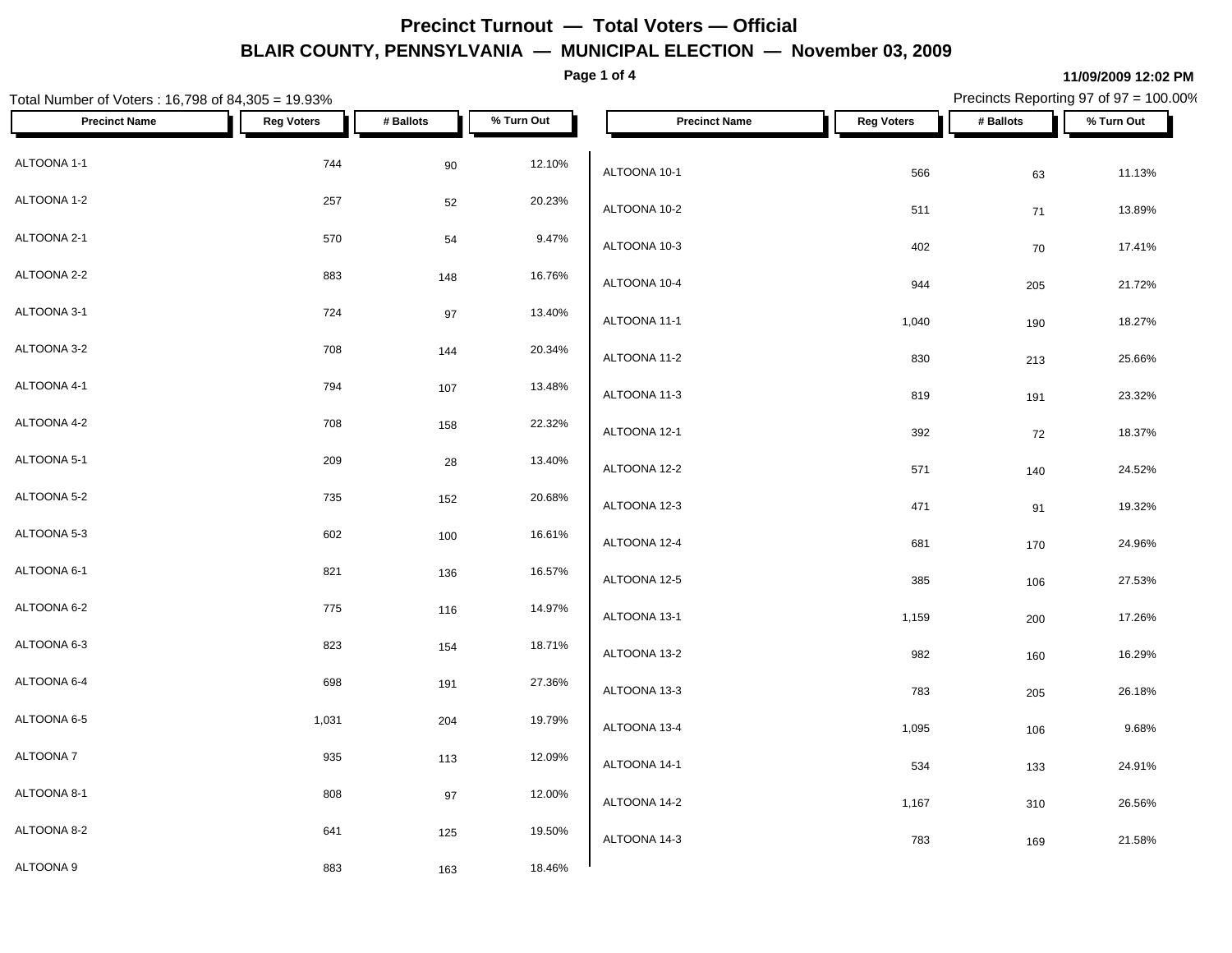**Page 2 of 4**

#### **11/09/2009 12:02 PM**

Total Number of Voters : 16,798 of 84,305 = 19.93% Precincts Reporting 97 of 97 = 100.00% **Precinct Name Reg Voters # Ballots % Turn Out Precinct Name Reg Voters # Ballots % Turn Out**  $\triangle$ ETOONA 14-4 289 24.81% 289 24.81%  $\triangle$ ALLEGHENY 1 1,863 320 17.18% ALLEGHENY 2  $1,657$  293  $17.68\%$   $1,1011R$   $101R$ ALLEGHENY 3  $369$   $93$   $25.20\%$   $10011R$   $1001R$ ALLEGHENY 4  $\begin{array}{ccc} 801 & 156 & 19.48\% \\ 110 & 110.110\ \end{array}$ ANTIS TWP 1 1,000 1,000 1,000 1,000 1,000 1,000 1,000 1,000 1,000 1,000 1,000 1,000 1,000 1,000 1,000 1,000 1,000 1,000 1,000 1,000 1,000 1,000 1,000 1,000 1,000 1,000 1,000 1,000 1,000 1,000 1,000 1,000 1,000 1,000 1,000  $\text{ANTIS TWP 2}$  205 1,146 205 17.89%  $\bigcup_{1,1}\{1,1\}$ ANTIS TWP 3 1,420 249 249 17.54% 1,000 PM 200 249 BELLWOOD BORO 1,213 212 17.48% BLAIR - CATFISH 1,172 245 20.90% BLAIR - E HOLBG  $2,242$   $498$   $22.21\%$   $1,0000$  TMP 1  $\textsf{CATHARINE TWP}$  144 28.86%  $\bigcup_{\textsf{CCAM-TMPS} \textsf{C}}$ DUNCANSVILLE  $878$  878 165 18.79% 16.000 TMP 3 FRANKSTOWN TWP1 **101** 435 101 23.22% LOGAN TWP 4 FRANKSTOWN TWP2 2,795 296 588 21.04% LOGAN TWP 5 FRANKSTOWN TWP3 2,854 22.53% LOGAN TWP 6 FREEDOM TWP 1 696 696 696 95 13.65% 10.00 A TWP 7 FREEDOM TWP 2  $1,340$   $201$   $15.00\%$   $M\Omega$   $M\Omega$   $M\Omega$ GREENFIELD TWP1 **14.04%** 133 131 14.04% GREENFIELD TWP2 124 30 24.19% GREENFIELD TWP3 1,096 169 169 15.42% HOLLIDAYSBURG 1 **467** 467 92 19.70% HOLLIDAYSBURG 2 592 592 180 30.41%  $HOLLIDAYSBURG$  3  $379$   $52$   $13.72\%$ HOLLIDAYSBURG 4 611 153 25.04% HOLLIDAYSBURG 5 582 167 28.69% HOLLIDAYSBURG 6 813 216 26.57%  $HOLLIDAYSBURG$  7 542 140 25.83% HUSTON TWP **133** 17.50%  $JUNIATA$  TWP  $T48$   $T47$   $T47$   $T48$   $T47$   $T48$ LOGAN TWP 1 1,452 241 16.60% LOGAN TWP 2 1,628 267 16.40% LOGAN TWP 3 836 183 21.89%  $\,$  LOGAN TWP 4  $\,$  1,241  $\,$  189  $\,$  15.23%  $\,$ LOGAN TWP 5 1,241 218 218 17.57%  $\,$  LOGAN TWP 6  $\,$  1,856  $\,$  222  $\,$  11.96%  $\,$  $\textsf{\small LOGAN\,TWP\,7}\qquad \qquad 635\qquad \qquad 143\qquad \qquad 22.52\%$  $MARTINSBURG 1$  600  $148$  24.67% MARTINSBURG 2 737 154 20.90%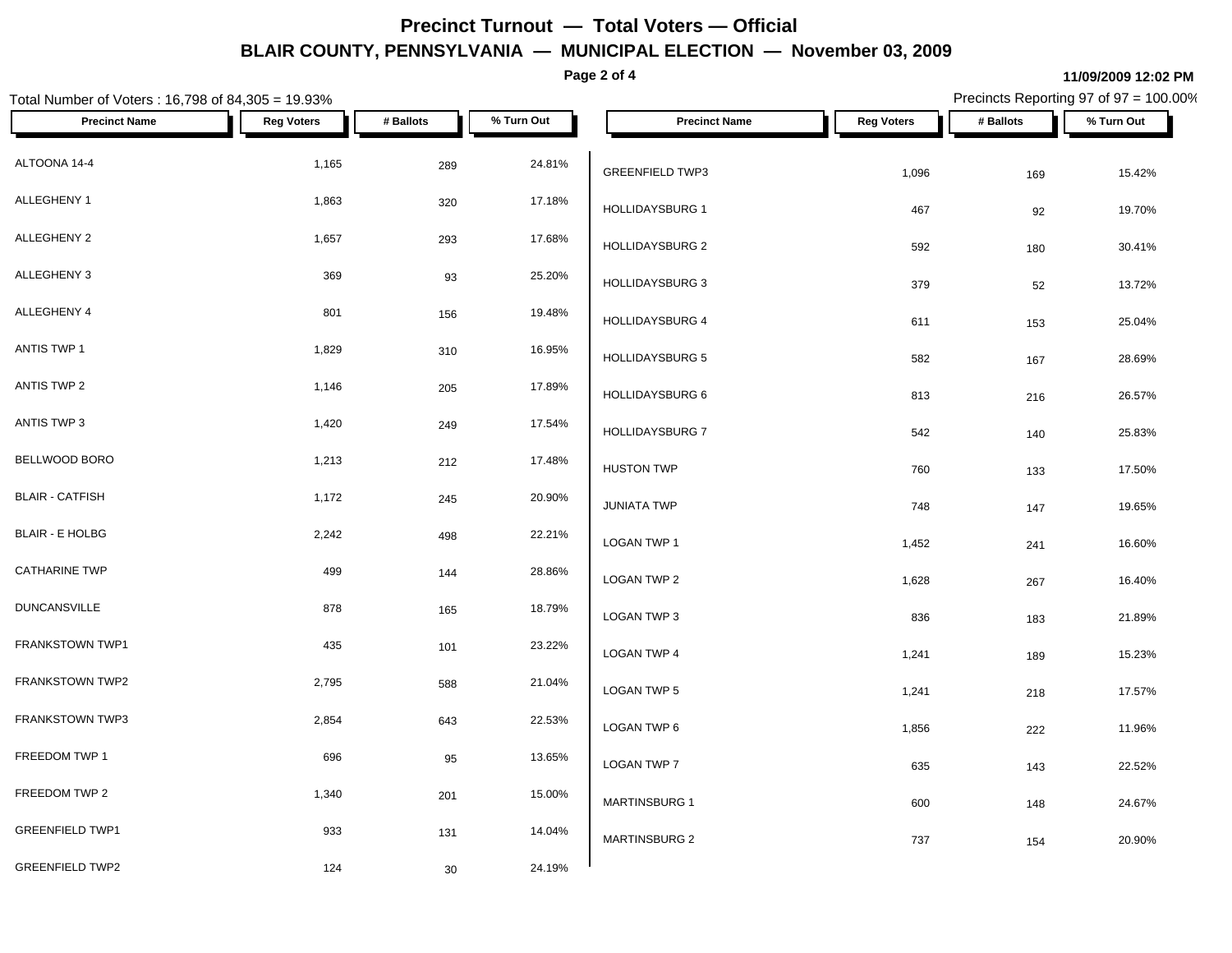**Page 3 of 4**

| Total Number of Voters: 16,798 of 84,305 = 19.93% |                   |           |            |                      |                   | Precincts Reporting 97 of 97 = 100.00% |            |
|---------------------------------------------------|-------------------|-----------|------------|----------------------|-------------------|----------------------------------------|------------|
| <b>Precinct Name</b>                              | <b>Reg Voters</b> | # Ballots | % Turn Out | <b>Precinct Name</b> | <b>Reg Voters</b> | # Ballots                              | % Turn Out |
| NEWRY BORO                                        | 174               | $42\,$    | 24.14%     |                      |                   |                                        |            |
| NORTH WOODBURY                                    | 1,666             | 485       | 29.11%     |                      |                   |                                        |            |
| ROARING SPG 1                                     | 417               | 51        | 12.23%     |                      |                   |                                        |            |
| ROARING SPG 2                                     | 643               | 118       | 18.35%     |                      |                   |                                        |            |
| ROARING SPG 3                                     | 531               | 107       | 20.15%     |                      |                   |                                        |            |
| SNYDER TWP 1                                      | 943               | 179       | 18.98%     |                      |                   |                                        |            |
| SNYDER TWP 2                                      | 1,231             | 251       | 20.39%     |                      |                   |                                        |            |
| TAYLOR TWP                                        | 1,675             | 272       | 16.24%     |                      |                   |                                        |            |
| TYRONE TWP 1                                      | 571               | 147       | 25.74%     |                      |                   |                                        |            |
| TYRONE TWP 2                                      | 628               | 200       | 31.85%     |                      |                   |                                        |            |
| TYRONE BORO 1                                     | 596               | 219       | 36.74%     |                      |                   |                                        |            |
| TYRONE BORO 2                                     | 495               | 140       | 28.28%     |                      |                   |                                        |            |
| TYRONE BORO 3                                     | 440               | 114       | 25.91%     |                      |                   |                                        |            |
| TYRONE BORO 4                                     | 325               | 98        | 30.15%     |                      |                   |                                        |            |
| TYRONE BORO 5                                     | 331               | 107       | 32.33%     |                      |                   |                                        |            |
| TYRONE BORO 6                                     | 657               | 263       | 40.03%     |                      |                   |                                        |            |
| TYRONE BORO 7                                     | 532               | 200       | 37.59%     |                      |                   |                                        |            |
| WILLIAMSBURG                                      | 849               | 168       | 19.79%     |                      |                   |                                        |            |
| WOODBURY TWP                                      | 890               | 161       | 18.09%     |                      |                   |                                        |            |
| Totals:                                           | 84,305            | 16,798    | 19.93%     |                      |                   |                                        |            |

### **11/09/2009 12:02 PM**